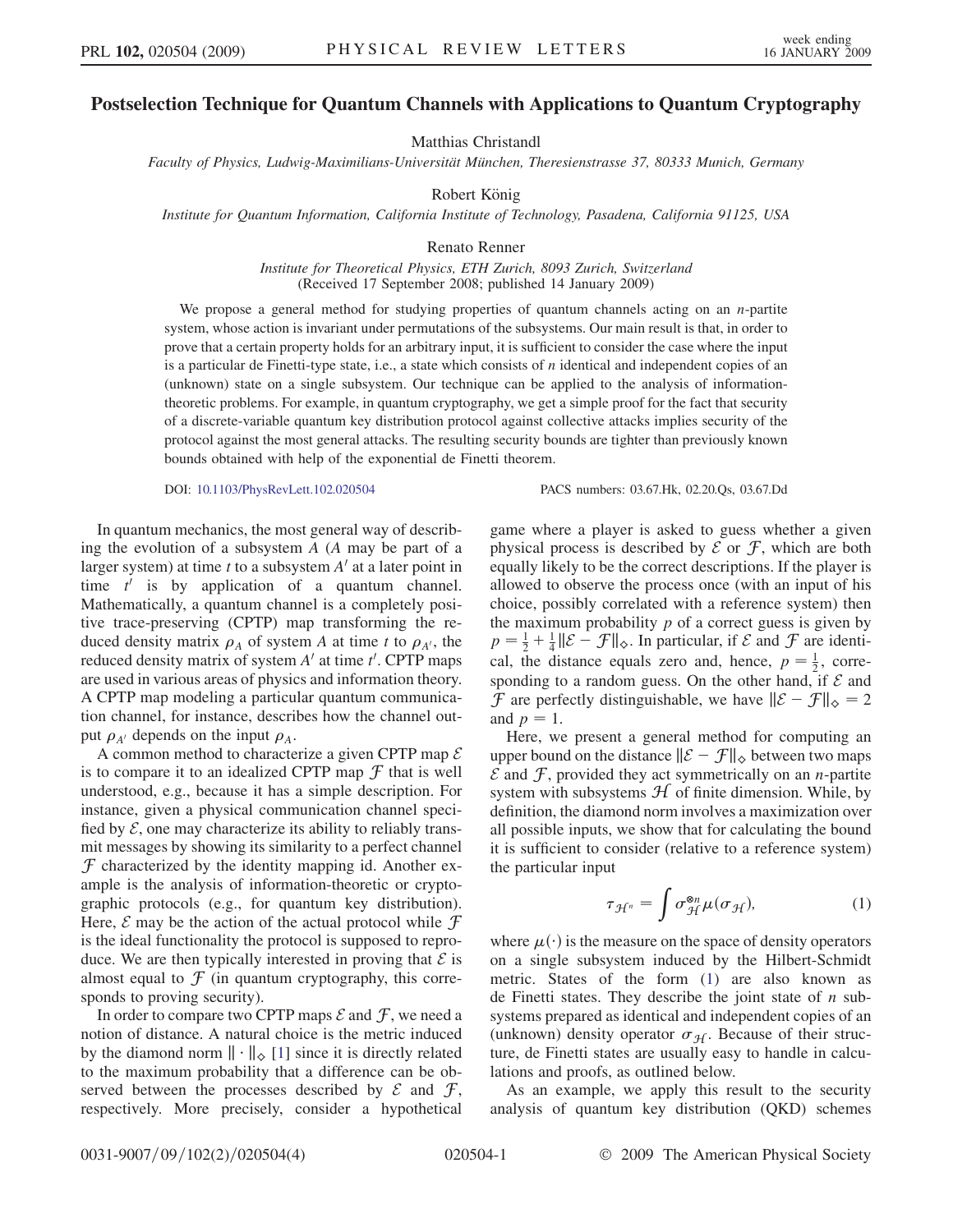[3,4]. Let  $\mathcal E$  be the map describing a given QKD protocol, which takes as input  $n$  predistributed particle pairs (which may have been generated in a preliminary protocol step). Security of the protocol (against the most general attacks) is then defined by the requirement that the protocol  $\mathcal E$  is close to the ideal functionality  $\mathcal F$  that simply outputs a perfect key, independently of the input (which may be arbitrarily compromised by the action of an adversary). Now, according to our main result, this distance is bounded by simply evaluating the map  $\mathcal E$  for an input of the form [\(1\)](#page-0-0) and comparing the generated key with a perfect key. We further show that the latter is equivalent to proving security of the scheme against a restricted type of attacks, called collective attacks, where the adversary is assumed to attack each of the particle pairs independently and identically. Our result thus gives a simple proof for the statement (proved originally in [5,6]) that security of a QKD protocol against collective attacks implies security against the most general attacks. The resulting security bounds are tighter than previously known bounds obtained by proofs relying on the exponential de Finetti theorem [5].

*Main result.*—Let  $\Delta$  be a linear map from End $(\mathcal{H}^{\otimes n})$  to End $(H')$ . In particular,  $\Delta$  may be the difference between two CPTP mans. End(f) denotes the space of all endotwo CPTP maps. End $(L)$  denotes the space of all endomorphisms on  $\mathcal{L}$ , which includes the density operators on L. We denote by  $\pi$  the map on End $(\mathcal{H}^{\otimes n})$  that permutes the subsystems with permutation  $\pi$  [7]. Our main result, the post-selection theorem [8], gives an upper bound on the norm of a permutation-invariant map in terms of the action of the map on a purification [9]  $\tau_{\mathcal{H}^nR}$  of the state  $\tau_{\mathcal{H}^n}$ defined by ([1](#page-0-0)).

**Theorem 1.** If for any permutation  $\pi$  there exists a linear CPTP map  $\mathcal{K}_{\pi}$  such that  $\Delta \circ \pi = \mathcal{K}_{\pi} \circ \Delta$ , then

$$
\|\Delta\|_{\diamondsuit}\leq g_{n,d}\|(\Delta\otimes\mathrm{id})(\tau_{\mathcal{H}^n\mathcal{R}})\|_1.
$$

id denotes the identity map on  $End(R)$  and

$$
g_{n,d} = {n+d^2-1 \choose n} \le (n+1)^{d^2-1},
$$

for  $d = \text{dim} \mathcal{H}$ .

Compared to the left-hand side of this bound, which involves an optimization over all input states and is generally hard to evaluate, the right-hand side is significantly easier to deal with since it only involves a single, very specific input state.

The proof of Theorem 1 uses the following lemma which relates arbitrary density operators  $\rho_{\mathcal{H}^n\mathcal{K}^n}$  on the symmetric subspace  $Sym^n(H \otimes K) \subset (H \otimes K)^{\otimes n}$ , for  $K \cong H$  to a particular purification of  $\tau_{\leq K}$ . We define the state  $\mathcal{H}$ , to a particular purification of  $\tau_{\mathcal{H}^n}$ . We define the state  $\tau_{\mathcal{H}^n\mathcal{K}^n} = \int \sigma_{\mathcal{H}\mathcal{K}}^{\otimes n} d(\sigma_{\mathcal{H}\mathcal{K}})$  on Sym<sup>n</sup>( $\mathcal{H} \otimes \mathcal{K}$ ), where  $d(\cdot)$  is the measure on the pure states induced by the Haar measure on the unitary group acting on  $H \otimes K$ . We note that  $\tau_{\mathcal{H}^n\mathcal{K}^n}$  extends the state  $\tau_{\mathcal{H}^n}$  defined in ([1\)](#page-0-0), i.e., tr $\chi$ <sup>n</sup> $\tau_{\mathcal{H}^n}\chi$ <sup>n</sup> =  $\tau_{\mathcal{H}^n}$ ; the measure  $\mu(\cdot)$  furthermore is the one induced by the Hilbert-Schmidt metric on  $\text{End}(\mathcal{H})$ [10]. Let now  $\tau_{\mathcal{H}^n\mathcal{K}^n\mathcal{N}}$  be a purification of  $\tau_{\mathcal{H}^n\mathcal{K}^n}$ .

**Lemma 2.** For  $\rho_{\mathcal{H}^n\mathcal{K}^n}$  a density operator supported on  $m^n(\mathcal{H} \otimes \mathcal{K})$  with  $\mathcal{K} \cong \mathcal{H}$  there exists a linear com-Sym<sup>n</sup>( $\mathcal{H} \otimes \mathcal{K}$ ), with  $\mathcal{K} \cong \mathcal{H}$ , there exists a linear com-<br>pletely positive trace-ponincreasing man  $\mathcal{T}$  from the pupletely positive trace-nonincreasing map  $\mathcal T$  from the purifying system End $(\mathcal{N})$  to  $\mathbb C$  such that

$$
\rho_{\mathcal{H}^n\mathcal{K}^n}=g_{n,d}(\text{id}\otimes\mathcal{T})(\tau_{\mathcal{H}^n\mathcal{K}^n\mathcal{N}}),\qquad(2)
$$

<span id="page-1-0"></span>where id is the identity map on End $((\mathcal{H} \otimes \mathcal{K})^{\otimes n})$  and  $d =$  $dim\mathcal{H}$ .

*Proof.* Let  $\mathcal{N} \cong \text{Sym}^n(\mathcal{H} \otimes \mathcal{K})$  and let  $\{|\nu_i\rangle\}_i$  be an eigenbasis of  $\rho_{\mathcal{H}^n\mathcal{K}^n}$ . Since, by Schur's lemma,  $\tau_{\mathcal{H}^n\mathcal{K}^n}$  is the state proportional to the identity on Sym<sup>n</sup>( $\mathcal{H} \otimes \mathcal{K}$ ),  $\tau_{\mathcal{H}^n\mathcal{K}^n\mathcal{N}} := |\Psi\rangle\langle\Psi|_{\mathcal{H}^n\mathcal{K}^n\mathcal{N}}$  is a purification of  $\tau_{\mathcal{H}^n\mathcal{K}^n}$ ,<br>where  $|\Psi\rangle$ where  $|\Psi\rangle_{H^n\mathcal{K}^n\mathcal{N}} := g_{n,d}^{-(1/2)} \sum_i |\nu_i\rangle \otimes |\nu_i\rangle$ , and  $g_{n,d}$  is the dimension of Sym<sup>n</sup>( $\Psi \otimes \mathcal{K}$ ). Eurthermore, for any hesis dimension of Sym<sup>n</sup>( $\mathcal{H} \otimes \mathcal{K}$ ). Furthermore, for any basis vector  $|\nu_i\rangle$ ,

$$
|\nu_i\rangle\langle\nu_i|_{\mathcal{H}^n\mathcal{K}^n}=g_{n,d}\operatorname{tr}_{\mathcal{N}}(\tau_{\mathcal{H}^n\mathcal{K}^n\mathcal{N}}\mathbb{1}_{\mathcal{H}^n\mathcal{K}^n}\otimes|\nu_i\rangle\langle\nu_i|_{\mathcal{N}}),
$$

where  $1_{\mathcal{H}^n\mathcal{K}^n} \in \text{End}((\mathcal{H} \otimes \mathcal{K})^{\otimes n})$  is the identity. This implies ([2\)](#page-1-0) with  $\mathcal{T} : \sigma \mapsto \text{tr}(\sigma \rho_{\mathcal{N}})$ , since  $\{|\nu_i\rangle\}_i$  is an eigenbasis of  $\rho_{\mathcal{H}^n \mathcal{K}^n}$ . Because  $\mathcal{T}$  is clearly tracenonincreasing, this concludes the proof.  $\Box$ 

<span id="page-1-1"></span>Proof of Theorem 1. We need to show that for any finitedimensional space  $\mathcal{R}^{\prime}$  and any density operator  $\rho_{\mathcal{H}^n\mathcal{R}^{\prime}}$ ,

$$
\|(\Delta \otimes \mathrm{id})(\rho_{\mathcal{H}^n\mathcal{R}'})\|_1 \leq g_{n,d} \|(\Delta \otimes \mathrm{id})(\tau_{\mathcal{H}^n\mathcal{R}})\|_1,\qquad(3)
$$

for some purification  $\tau_{\mathcal{H}^n\mathcal{R}}$  of  $\tau_{\mathcal{H}^n}$ . In a first step, we show that it is sufficient to prove ([3\)](#page-1-1) for density operators  $\rho_{H^nR}$ with support on  $Sym^n(\mathcal{H} \otimes \mathcal{K})$ , where  $\mathcal{K} \cong \mathcal{H}$  and  $\mathcal{R}^{\prime} = \mathcal{K}^{\otimes n}$ . To see this, let  $\rho_{\mathcal{H}^n\mathcal{R}^{\prime}}$  be an arbitrary density operator and define the density operator

$$
\bar{\rho} \, \mathop{\mathcal{H}}\nolimits^n \mathcal{R}' \mathcal{R}'' = \frac{1}{n!} \sum_{\pi} (\pi \otimes id)(\rho \mathop{\mathcal{H}}\nolimits^n \mathcal{R}')} \otimes |\pi\rangle \langle \pi|_{\mathcal{R}''},
$$

where the sum ranges over all permutations  $\pi$  of the *n* subsystems and where  $\{\ket{\pi}\}_{\pi}$  is an orthonormal family of vectors on an auxiliary space  $\mathcal{R}^{\prime\prime}$ . Then, by construction, the reduced state  $\bar{\rho}_{\mathcal{H}^n} = \text{tr}_{\mathcal{R}'\mathcal{R}^n}(\bar{\rho}_{\mathcal{H}^n\mathcal{R}'\mathcal{R}^n})$  is<br>permutation-invariant. Hence, according to [6.11], there permutation-invariant. Hence, according to [6,11], there exists a purification  $\bar{\rho}_{\mathcal{H}^n\mathcal{H}^n}$  of  $\bar{\rho}_{\mathcal{H}^n}$  supported on Sym<sup>n</sup>( $H \otimes K$ ). In particular, because all purifications are equivalent up to isometries, there exists a CPTP map G from End $(\mathcal{K}^{\otimes n})$  to End $(\mathcal{R}' \otimes \mathcal{R}'')$  such that  $\bar{p}_{\mathcal{H}^n \mathcal{R}^{\prime\prime}} = (\mathrm{id} \otimes \mathcal{G}) (\bar{p}_{\mathcal{H}^n \mathcal{K}^n})$ . Making use of the assumption on the permutation-invariance of  $\Lambda$ , we thus find that tion on the permutation-invariance of  $\Delta$ , we thus find that  $\|(\Delta \otimes id)(\rho_{\mathcal{H}^n\mathcal{R}})\|_1$  equals

$$
\frac{1}{n!} \sum_{\pi} ||((\Delta \circ \pi) \otimes id)(\rho_{\mathcal{H}^n \mathcal{R}'})||_1 = ||(\Delta \otimes id)(\bar{\rho}_{\mathcal{H}^n \mathcal{R}' \mathcal{R}''})||_1
$$
  
=  $||(\Delta \otimes \mathcal{G})(\bar{\rho}_{\mathcal{H}^n \mathcal{K}''})||_1$   
 $\le ||(\Delta \otimes id)(\bar{\rho}_{\mathcal{H}^n \mathcal{K}''})||_1,$ 

where the last inequality holds because a CPTP map cannot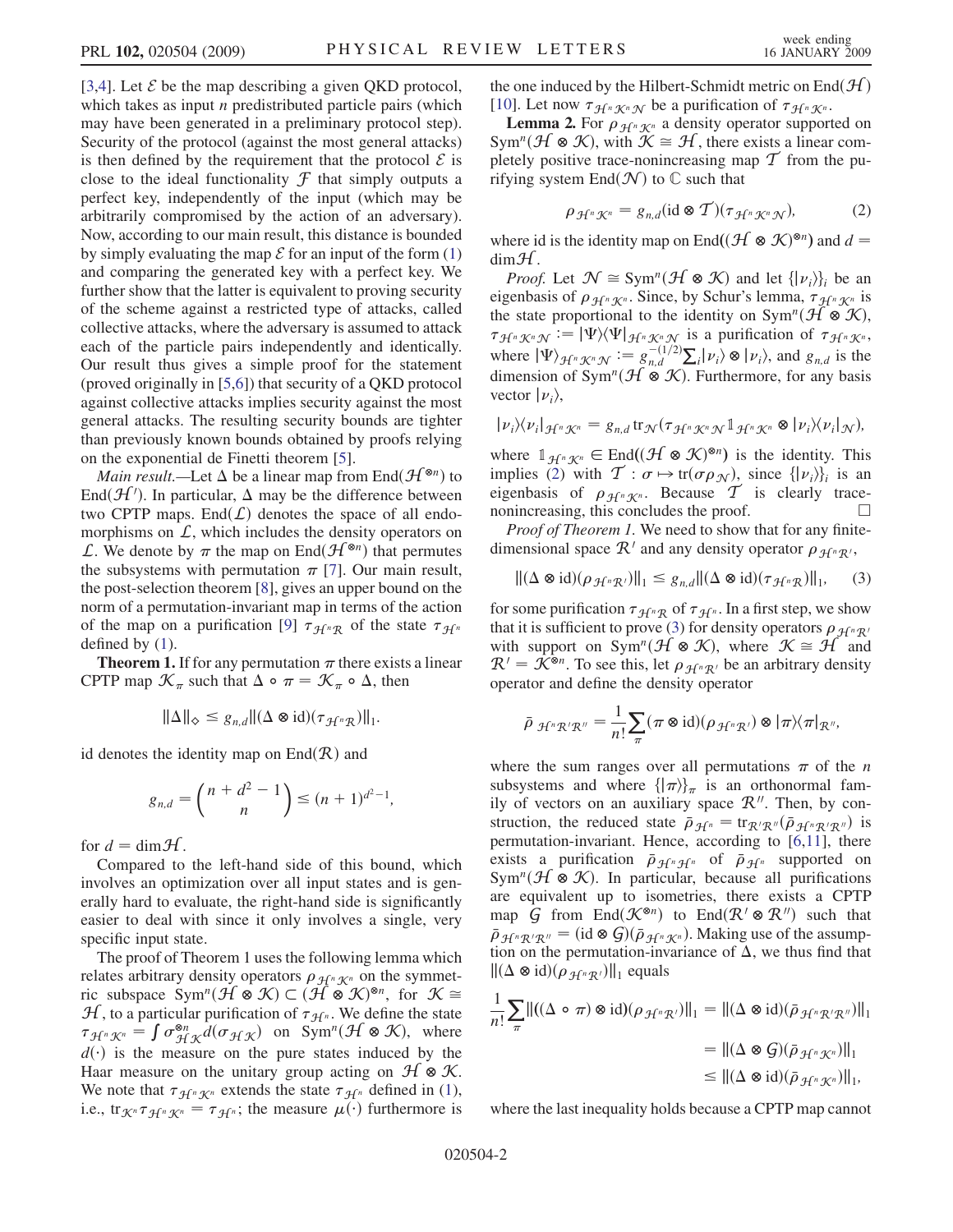increase the norm. It thus remains to show that [\(3](#page-1-1)) holds for states  $\rho_{\mathcal{H}^n\mathcal{K}^n}$  in Sym<sup>n</sup>( $\mathcal{H} \otimes \mathcal{K}$ ). By Lemma 2 there exists a man  $\mathcal{T}$  such that  $\rho_{\mathcal{A}C_0\mathcal{K}C_0} = g$  (id  $\otimes \mathcal{T}$ )( $\tau_{\mathcal{A}C_0\mathcal{K}C_0\mathcal{K}C_0}$ ) a map T such that  $\rho_{\mathcal{H}^n\mathcal{K}^n} = g_{n,d}(\text{id} \otimes \mathcal{T})(\tau_{\mathcal{H}^n\mathcal{K}^n\mathcal{N}}).$ <br>Then by linearity we have Then, by linearity, we have

$$
\|(\Delta \otimes id)(\rho_{\mathcal{H}^n\mathcal{K}^n})\|_1 = g_{n,d} \|(\Delta \otimes \mathcal{T})(\tau_{\mathcal{H}^n\mathcal{K}^n\mathcal{N}})\|_1.
$$

Inequality [\(3](#page-1-1)) then follows from the fact that  $\mathcal T$  cannot increase the norm and by setting  $\mathcal{R} = \mathcal{K}^{\otimes n} \otimes \mathcal{N}$ .  $\Box$ 

Application to quantum key distribution.—QKD is the art of generating a secret key known only to two distant parties, Alice and Bob, connected by an insecure quantum communication channel and an authentic classical channel [12]. Most QKD protocols can be subdivided into two parts. In the first, Alice and Bob use the quantum channel to distribute  $n$  entangled particle pairs (this phase may include advanced quantum protocols such as quantum repeaters). In the second part, they apply local measurements (we will restrict ourselves to the typical case of measurements that are independent and identical on each of the *n* pairs) followed by a sequence of classical postprocessing steps (such as parameter estimation, error correction, and privacy amplification) to extract  $\ell$  key bits [13]. It induces a map  $\mathcal E$  from  $(\mathcal H_A \otimes \mathcal H_B)^{\otimes n}$  (the *n* narticle pairs) to the set of pairs  $(S, S_n)$  of  $\ell$ -bit strings particle pairs) to the set of pairs  $(S_A, S_B)$  of  $\ell$ -bit strings (Alice and Bob's final keys, respectively) and  $C$ , where  $C$  is a transcript of the classical communication. Note that  $\ell$ may depend on the input; in particular,  $\ell = 0$  if the entanglement of the initial particle pairs is too small for key extraction.

A QKD protocol is said to be  $\varepsilon$  secure (for some small  $\epsilon \ge 0$ ) if, for any attack of an adversary, the final keys  $S_A$ and  $S_B$  computed by Alice and Bob are identical, uniformly distributed, and independent of the adversary's knowledge, except with probability  $\varepsilon$ . This criterion can be reformulated as a condition on the map  $\mathcal{E}$ . Since an adversary may have full control over the quantum channel connecting Alice and Bob, we require that, for any input to  $\mathcal{E}$ , the output is a pair  $(S_A, S_B)$  of secure keys of length  $\ell \ge 0$  [15]. To make this more precise, let S be the map that acts on the output  $(S_A, S_B, C)$  of  $\mathcal E$  by replacing  $(S_A, S_B)$ by a pair  $(S'_A, S'_B)$  of identical and uniformly distributed keys of the same length, while leaving C unchanged. With this definition, the concatenated map  $\mathcal{F} := \mathcal{S} \circ \mathcal{E}$  describes an ideal key distillation scheme which always outputs a perfect key pair. We then say that  $\mathcal E$  is  $\varepsilon$  secure if  $\|\mathcal{E} - \mathcal{F}\|_{\diamond} \leq \varepsilon$ .<br>  $\mathcal{E}$  is typically if

 $\mathcal E$  is typically invariant under permutations of the inputs. However, if it is not, permutation-invariance can be enforced by prepending an additional symmetrization step where both Alice and Bob permute their inputs according to a permutation  $\bar{\pi}$  chosen at random by one party and communicated to the other using the classical channel [16]. We can thus apply Theorem 1 with  $\Delta := \mathcal{E} - \mathcal{F}$ , which implies that  $\mathcal{E}$  is a secure whenever implies that  $\mathcal E$  is  $\varepsilon$  secure whenever

<span id="page-2-0"></span>
$$
\|((\mathcal{E} - \mathcal{F}) \otimes id)(\tau_{\mathcal{H}^n \mathcal{R}})\|_1 \leq \bar{\varepsilon} := \varepsilon (n+1)^{-(d^2-1)}, \quad (4)
$$

where  $\mathcal{H} := \mathcal{H}_A \otimes \mathcal{H}_B$ , where  $d = \dim(\mathcal{H})$ , and where  $\tau_{\mathcal{H}^n\mathcal{R}}$  is a purification of the state  $\tau_{\mathcal{H}^n}$  defined by ([1\)](#page-0-0).

We will now employ [\(4](#page-2-0)) to show that for proving security of a QKD protocol it suffices to consider collective attacks, where the adversary acts on each of the signals independently and identically. Using the above formalism, we say that  $\mathcal{E}$  is  $\bar{\varepsilon}$  secure against collective attacks if  $\|((\mathcal{E} - \mathcal{F}) \otimes id)(\sigma^{\otimes n})\| \leq \bar{\varepsilon}$  for any (pure)  $\sigma \to 0$  and  $\mathcal{H} \otimes \mathcal{H}$  $\mathcal{F}$ )  $\otimes$  id) $(\sigma_{\mathcal{H K}}^{\otimes n})\Vert_1 \leq \bar{\varepsilon}$ , for any (pure)  $\sigma_{\mathcal{H K}}$  on  $\mathcal{H} \otimes \mathcal{K}$ ,<br>where  $\mathcal{K} \cong \mathcal{H}$ . This immediately implies that the same where  $K \cong H$ . This immediately implies that the same bound holds for the extension  $\tau_{\mathcal{H}^n\mathcal{K}^n} = \int \sigma_{\mathcal{H}\mathcal{K}}^{\otimes n} d(\sigma_{\mathcal{H}\mathcal{K}})$ of  $\tau_{\mathcal{H}^n}$ ,

<span id="page-2-1"></span>
$$
\|(\mathcal{E} - \mathcal{F}) \otimes \mathrm{id}_{\mathcal{K}^n}(\tau_{\mathcal{H}^n \mathcal{K}^n})\|_1 \leq \max_{\sigma_{\mathcal{H}\mathcal{K}}} \|(\mathcal{E} - \mathcal{F})
$$
  

$$
\otimes \mathrm{id}_{\mathcal{K}^n}(\sigma_{\mathcal{H}\mathcal{K}}^{\otimes n})\|_1
$$
  

$$
\leq \bar{\varepsilon}.
$$
 (5)

To obtain criterion [\(4](#page-2-0)), we need to show that a similar bound still holds if we consider a purification  $\tau_{\mathcal{H}^n\mathcal{K}^n\mathcal{N}}$  of  $\tau_{\mathcal{H}^n\mathcal{K}^n}$ . For this, we think of  $\mathcal N$  as an additional system that is available to an adversary. Because  $\mathcal N$  can be chosen isomorphic to Sym<sup>n</sup>( $\mathcal{H} \otimes \mathcal{K}$ ), its dimension is bounded by  $(n + 1)^{d^2-1}$ . The idea is then to compensate the extra information available to the adversary by slightly reducing information available to the adversary by slightly reducing the size of the final key. More precisely, according to the privacy amplification theorem (Theorem 5.5.1 of [6]), the protocol  $\mathcal{E}'$  obtained from  $\mathcal{E}$  by shortening the output of the hashing by  $2\log_2 \dim \mathcal{N} \leq 2(d^2 - 1)\log_2(n + 1)$  bits satisfies isfies

$$
\|(\mathcal{E}' - \mathcal{F}') \otimes \mathrm{id}_{\mathcal{K}^n \mathcal{N}}(\kappa)\|_1 \le \|(\mathcal{E} - \mathcal{F}) \otimes \mathrm{id}_{\mathcal{K}^n}
$$

$$
\otimes \mathrm{tr}_{\mathcal{N}}(\kappa)\|_1.
$$

Setting  $\kappa$  equal to  $\tau_{\mathcal{H}^n\mathcal{K}^n\mathcal{N}}$  and using ([5\)](#page-2-1), we conclude that  $\left\| (\mathcal{E}^{\prime} - \mathcal{F}^{\prime}) \otimes \text{id}_{\mathcal{K}^n\mathcal{N}}(\tau_{\mathcal{H}^n\mathcal{K}^n\mathcal{N}}) \right\|_1 \leq \bar{\varepsilon}$ , which corre-<br>sponds to (4) We have thus shown that  $\bar{\varepsilon}$  security of  $\mathcal{E}$ sponds to ([4](#page-2-0)). We have thus shown that  $\bar{\varepsilon}$  security of  $\mathcal E$ against collective attacks implies  $\varepsilon$  security of  $\mathcal{E}'$  against general attacks.

In the security analysis against collective attacks, the security parameter  $\bar{\varepsilon}$  can be chosen exponentially small, i.e.,  $\bar{\varepsilon} \leq 2^{-c\delta^2 n}$  (for some  $c > 0$ ), at the only cost of reducing the key size by an (arbitrarily small) fraction  $\delta$ reducing the key size by an (arbitrarily small) fraction  $\delta$ compared to the asymptotically optimal rate. The crucial observation made in this Letter is that the security parameter  $\varepsilon$  for general attacks and  $\bar{\varepsilon}$  are polynomially related [see [\(4\)](#page-2-0)]. We thus find  $\varepsilon \leq 2^{-c\delta^2 n + (d^2 - 1)\log_2(n+1)}$ , which shows that security under the assumption of collective attacks that security under the assumption of collective attacks implies full security essentially without changing the security parameter. This security estimate improves on previous estimates based on the exponential de Finetti theorem [17]. It can be applied to the security analysis of QKD in the practically relevant case where the capacity of the quantum channel is small.